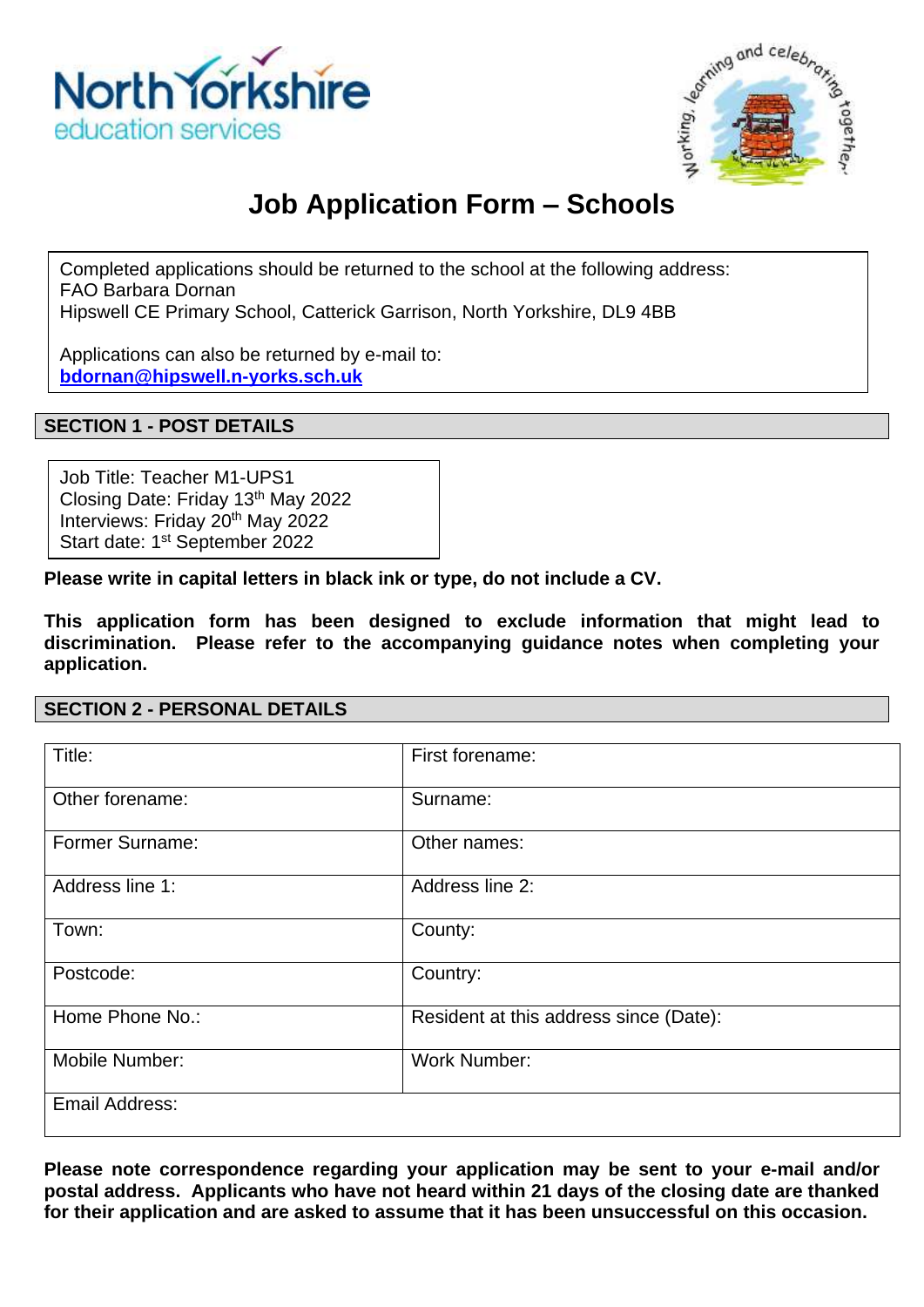## **SECTION 3 - PERSONAL DETAILS CONTINUED**

| Are there any restrictions to your residence in the UK which might affect your right to take up<br>employment in the UK?<br><b>Yes</b><br>No<br>$\Box$ |
|--------------------------------------------------------------------------------------------------------------------------------------------------------|
| If Yes, please provide details:                                                                                                                        |
| If you are successful in your application would you require a work permit prior to taking up<br>Yes<br>employment?<br><b>No</b><br>$\Box$              |
| If Yes, please specify dates:                                                                                                                          |
| Date: From (Month/YYYY)<br>Date: To (Month/YYYY)                                                                                                       |
| Have you ever lived and/or worked outside of the UK?<br>Yes<br>No.<br>$\Box$<br>$\Box$                                                                 |
| If Yes, please provide details:                                                                                                                        |
| Do you hold a Certificate of Good Conduct for your time spent abroad?<br>Yes<br>N <sub>o</sub><br>$\Box$                                               |
| If yes, please provide the date of issue. Date:                                                                                                        |
| Insert your National Insurance Number:                                                                                                                 |
|                                                                                                                                                        |
| <b>SECTION 4 - SOURCE OF APPLICATION</b>                                                                                                               |

Where did you see the vacancy advertised? Please specify:

# **SECTION 5 – SECONDARY EDUCATION**

## **Detail here any qualifications held (continue on a separate sheet if necessary).**

| <b>Subject</b> | Qualification | Grade | <b>Month and</b><br>Year<br>obtained<br>(Mandatory) |
|----------------|---------------|-------|-----------------------------------------------------|
|                |               |       |                                                     |
|                |               |       |                                                     |
|                |               |       |                                                     |
|                |               |       |                                                     |
|                |               |       |                                                     |
|                |               |       |                                                     |
|                |               |       |                                                     |
|                |               |       |                                                     |
|                |               |       |                                                     |
|                |               |       |                                                     |
|                |               |       |                                                     |
|                |               |       |                                                     |
|                |               |       |                                                     |
|                |               |       |                                                     |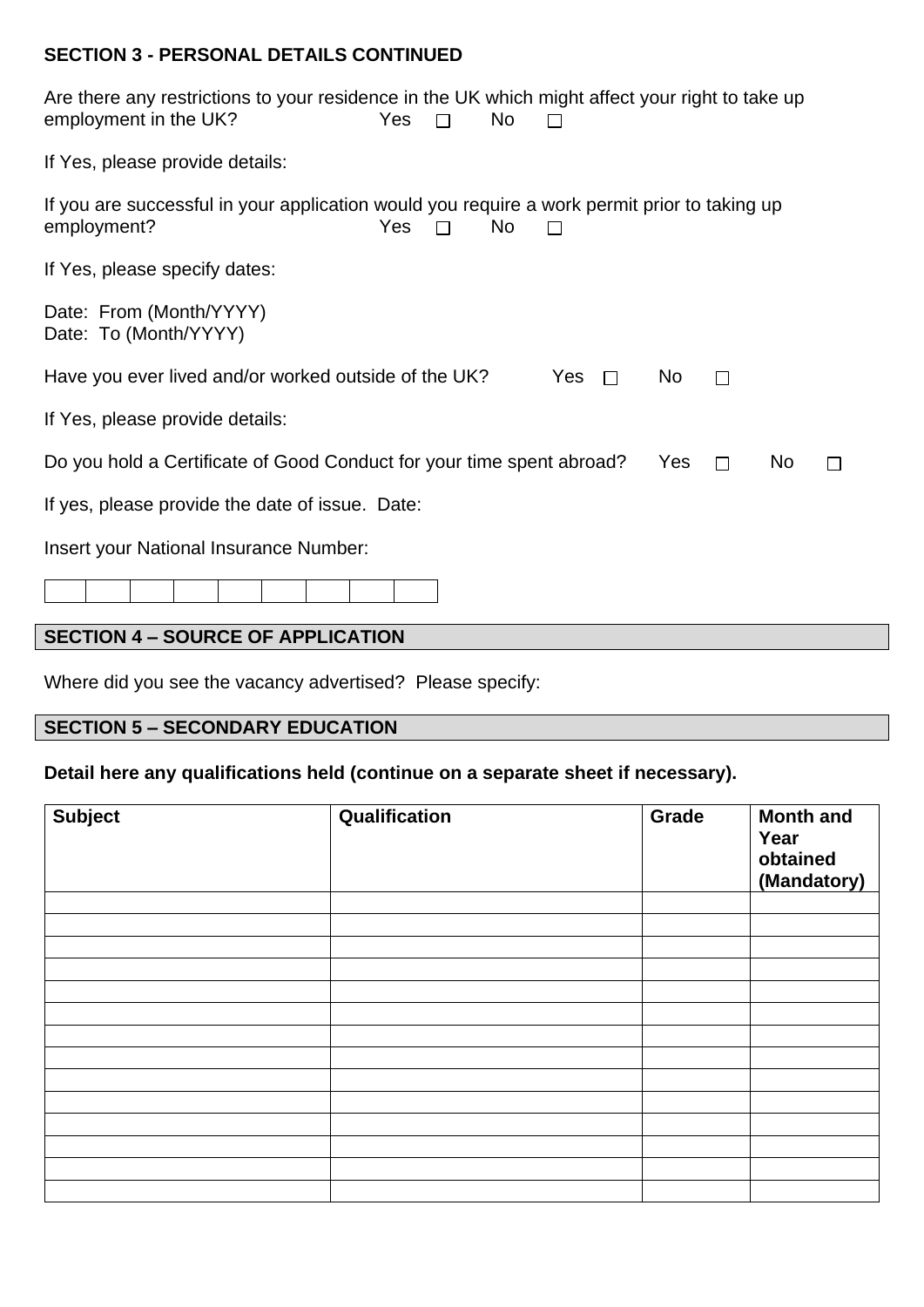#### **SECTION 6 – FURTHER EDUCATION**

**Detail here any Further Education/Vocational/Professional Qualifications/Other Qualifications held or currently being studied (continue on a separate sheet if necessary).**

| <b>School, College</b><br>or University | <b>Subject</b> | Qualification/Level   Grade | <b>Year Obtained /</b><br><b>Examination</b><br><b>Date</b> |
|-----------------------------------------|----------------|-----------------------------|-------------------------------------------------------------|
|                                         |                |                             |                                                             |
|                                         |                |                             |                                                             |
|                                         |                |                             |                                                             |
|                                         |                |                             |                                                             |

#### **SECTION 7 – COURSES**

**Please give details of recent significant in-service training courses etc. attended. (Continue on a separate sheet if necessary).** *(Teaching Roles Only - Newly Qualified Teachers are invited to outline key elements of their course).*

| <b>Organising Body</b> | <b>Nature/Title of Course</b> | <b>Dates</b> |
|------------------------|-------------------------------|--------------|
|                        |                               |              |
|                        |                               |              |
|                        |                               |              |

#### **SECTION 8 – MEMBERSHIP OF PROFESSIONAL BODIES**

| <b>Institute</b> | Grade of Membership, Enrolment<br><b>Membership Number</b> | date | <b>Examination</b><br>date | <b>Expiry date</b> |
|------------------|------------------------------------------------------------|------|----------------------------|--------------------|
|                  |                                                            |      |                            |                    |
|                  |                                                            |      |                            |                    |
|                  |                                                            |      |                            |                    |

#### **SECTION 9 – REGISTERED COUNCILS**

Are you registered with the Institute for Learning? Yes  $\Box$  No  $\Box$ 

#### **If you have answered Yes, please provide your Registration number**

#### *Teaching Roles only:*

| <b>Teacher Reference Number:</b>                                     |                                                                       |
|----------------------------------------------------------------------|-----------------------------------------------------------------------|
| Current salary point:                                                |                                                                       |
| Date QTS awarded:                                                    |                                                                       |
| Induction period completed?                                          | Yes $\sqcap$ No $\sqcap$<br>Date of completion:                       |
| If you have answered No,<br>please select the<br>appropriate option: | Not yet started $\Box$<br>Term 2 completed<br>Term 1 completed $\Box$ |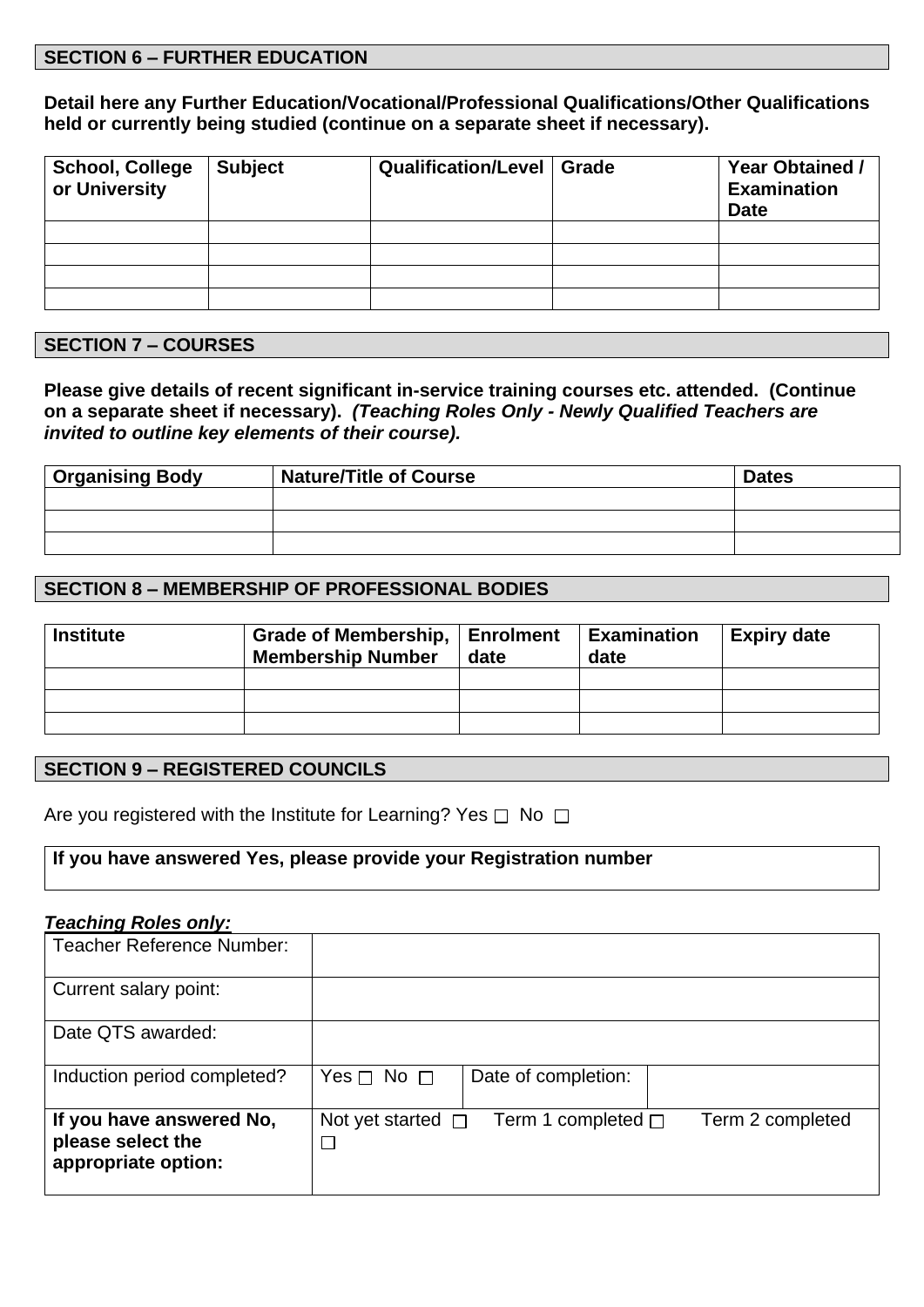## **SECTION 10 – EMPLOYMENT DETAILS**

Have you previously worked for or are currently working for North Yorkshire County Council? *(An employee is defined as someone who is paid directly by NYCC and does not include those working in a voluntary capacity or via an agency)*  $\Box$ 

Yes  $\Box$  No

| Manager's name and job title:                        | Job Title:                          |
|------------------------------------------------------|-------------------------------------|
| Place of work:                                       | Employment start date (Month/YYYY): |
| Employment end date (Month/YYYY)<br>(if applicable): | Reason for leaving (if applicable): |
| Number on roll (teaching roles only):                | Age Range (teaching roles only):    |
| Employee reference number:                           |                                     |

## **SECTION 11 – PRESENT OR MOST RECENT EMPLOYMENT**

| Name of Employer:                                        |                                     |  |
|----------------------------------------------------------|-------------------------------------|--|
| <b>Local Education Authority:</b>                        |                                     |  |
| Address line 1:                                          | Address line 2:                     |  |
| Town:                                                    | County:                             |  |
| Postcode:                                                | Country:                            |  |
| Post held:                                               | Grade:                              |  |
| Number on roll (teaching roles only):                    | Age Range (teaching roles only):    |  |
| Date of appointment (Month/YYYY):                        | Salary:                             |  |
| Notice Required:<br>Weeks/Months                         | Telephone number:                   |  |
| Leave date (if applicable- Month/YYYY):                  | Reason for leaving (if applicable): |  |
| Summary of current job role; duties and responsibilities |                                     |  |
|                                                          |                                     |  |
|                                                          |                                     |  |
|                                                          |                                     |  |
|                                                          |                                     |  |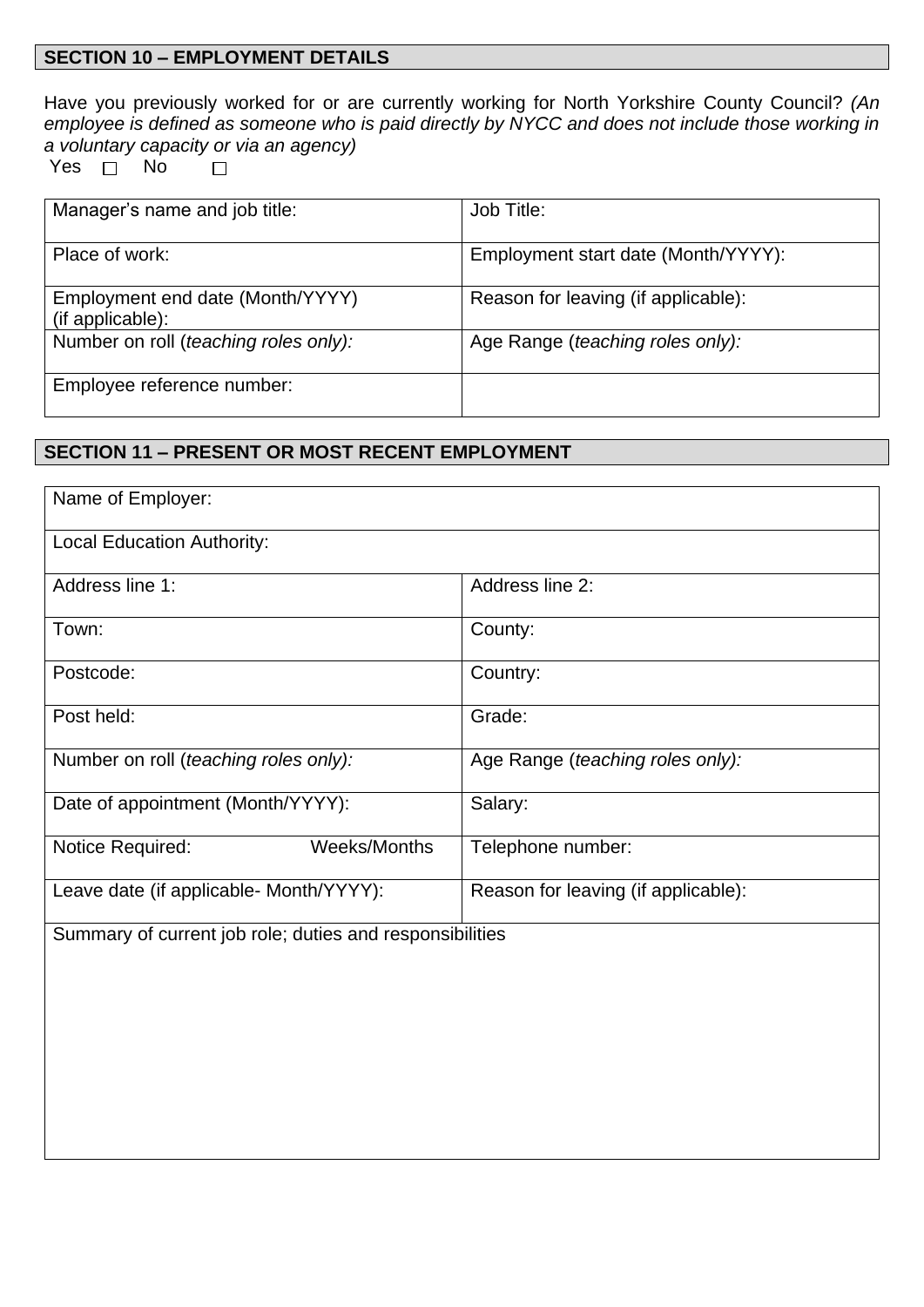## **List all your previous jobs (most recent first). Identify and account for any gaps in employment.**

| <b>Name of Employer:</b> |                                     |  |
|--------------------------|-------------------------------------|--|
| Address line 1:          | Address line 2:                     |  |
| Town:                    | County:                             |  |
| Postcode:                | Country:                            |  |
| Post held:               |                                     |  |
| Job Role Summary:        |                                     |  |
| Grade / Salary:          | Date from (Month/YYYY):             |  |
| Date to (Month/YYYY):    | Reason for leaving (if applicable): |  |
| <b>Name of Employer</b>  |                                     |  |
| Address line 1:          | Address line 2:                     |  |
| Town:                    | County:                             |  |
| Postcode:                | Country:                            |  |
| Post held:               |                                     |  |
|                          |                                     |  |
| Grade / Salary:          | Date from (Month/YYYY):             |  |
| Date to (Month/YYYY):    | Reason of leaving (if applicable):  |  |
| <b>Name of Employer:</b> |                                     |  |
| Address line 1:          | Address line 2:                     |  |
| Town:                    | County:                             |  |
| Postcode:                | Country:                            |  |
| Post held:               |                                     |  |
| <b>Job Role Summary:</b> |                                     |  |
| Grade / Salary:          | Date from (Month/YYYY):             |  |
| Date to (Month/YYYY):    | Reason of leaving (if applicable):  |  |
| Name of Employer:        |                                     |  |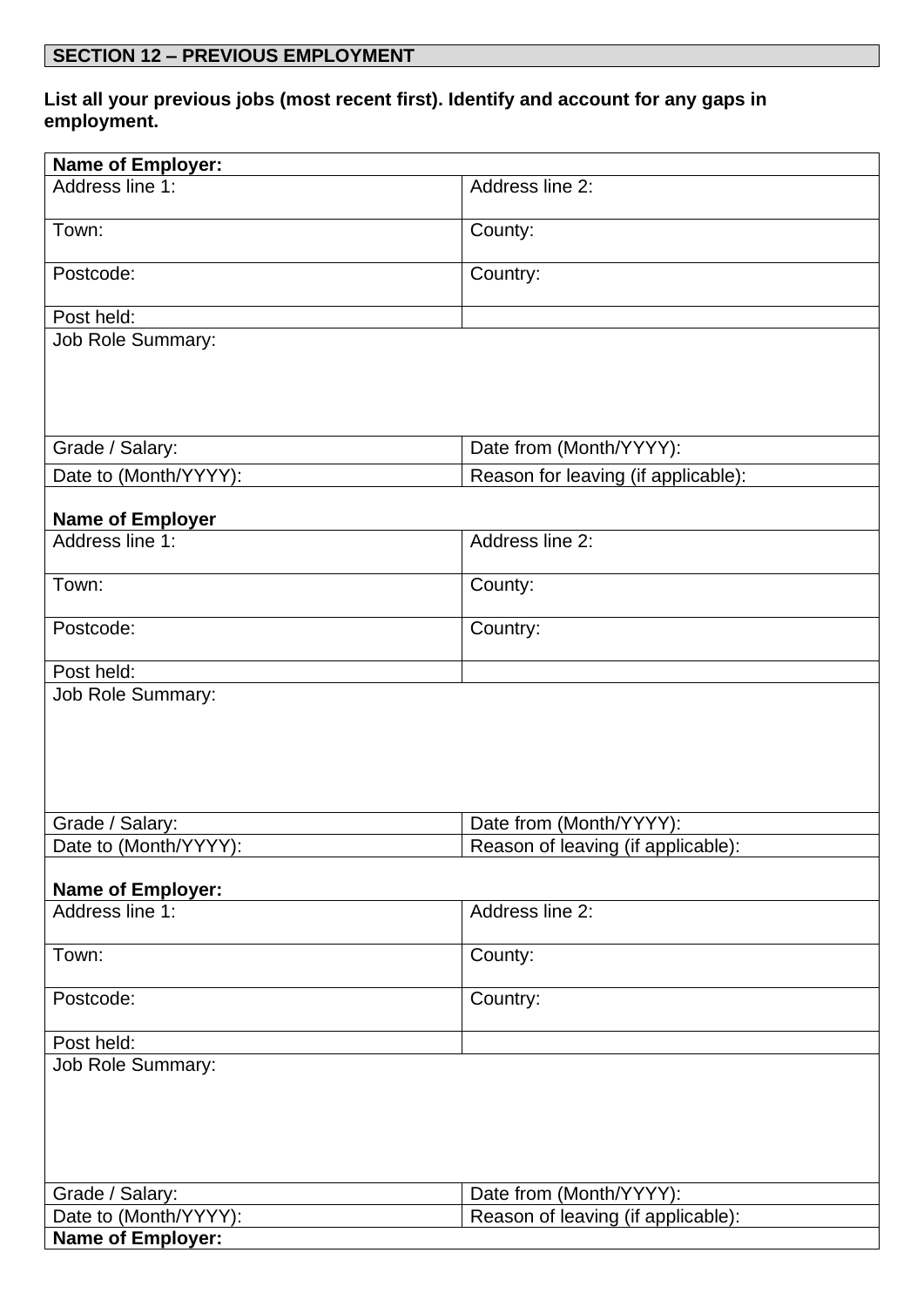| Address line 1:                                                                          | Address line 2:                    |
|------------------------------------------------------------------------------------------|------------------------------------|
| Town:                                                                                    | County:                            |
| Postcode:                                                                                | Country:                           |
|                                                                                          |                                    |
| Post held:                                                                               |                                    |
| <b>Job Role Summary:</b>                                                                 |                                    |
|                                                                                          |                                    |
|                                                                                          |                                    |
|                                                                                          |                                    |
|                                                                                          |                                    |
|                                                                                          |                                    |
| Grade / Salary:                                                                          | Date from (Month/YYYY):            |
| Date to (Month/YYYY):                                                                    | Reason of leaving (if applicable): |
|                                                                                          |                                    |
| Please provide details for any gaps in your employment history when you have not been in |                                    |
| education, training or employment.                                                       |                                    |
| Please list dates and the reason (i.e. travel, parental leave, etc.)                     |                                    |
| Gaps in employment (including dates (Month/YYYY))                                        |                                    |
|                                                                                          |                                    |
|                                                                                          |                                    |
|                                                                                          |                                    |
|                                                                                          |                                    |
|                                                                                          |                                    |

# **SECTION 13 – REFERENCE OF PRESENT OR MOST RECENT EMPLOYMENT**

Please give the name and addresses of two referees (not relatives) one of whom should be your present employer (or last employer if not currently employed). If you are in, or have just completed, full time education, one referee should be from your College/University.

| Title:               | First forename:                                                                                                                |
|----------------------|--------------------------------------------------------------------------------------------------------------------------------|
| Other forename:      | Surname:                                                                                                                       |
| Address line 1:      | Address line 2:                                                                                                                |
| Town:                | County:                                                                                                                        |
| Postcode:            | Country:                                                                                                                       |
| Telephone number:    | Email address:                                                                                                                 |
| Occupation:          |                                                                                                                                |
| Relationship to you? | Do you give permission for referees to be<br>contacted prior to an offer of employment being<br>made?<br>Yes<br>N <sub>o</sub> |

**Please note your referee should ideally be a previous line manager or someone in a position of authority.**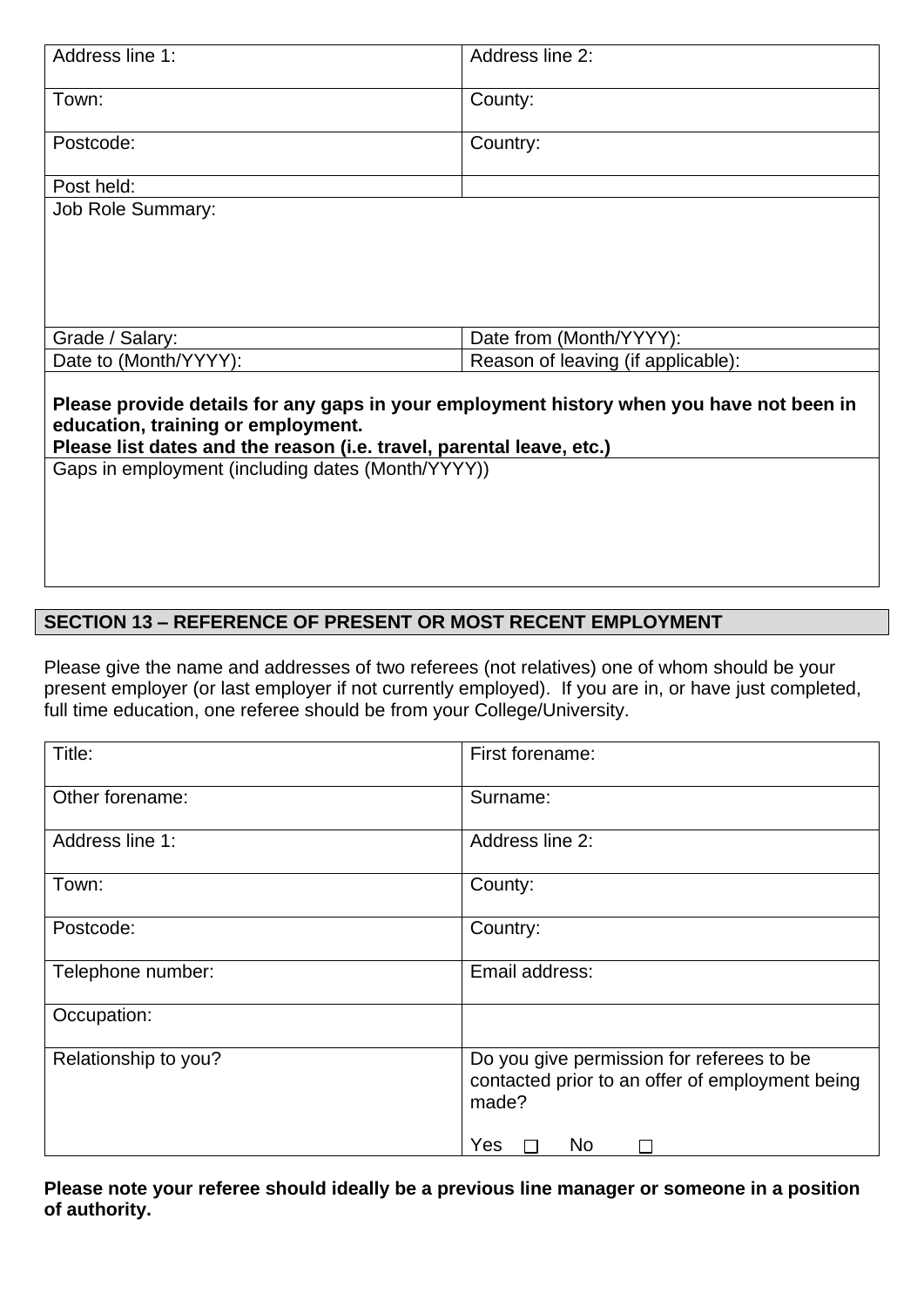## **SECTION 14 – REFERENCES**

| Title:               | First forename:                                                                                       |
|----------------------|-------------------------------------------------------------------------------------------------------|
| Other forename:      | Surname:                                                                                              |
| Address line 1:      | Address line 2:                                                                                       |
| Town:                | County:                                                                                               |
| Postcode:            | Country:                                                                                              |
| Telephone number:    | Email address:                                                                                        |
| Occupation:          |                                                                                                       |
| Relationship to you? | Do you give permission for referees to be<br>contacted prior to an offer of employment being<br>made? |
|                      | Yes<br>N <sub>o</sub>                                                                                 |

# **SECTION 15 – DECLARATIONS AND CONSENTS**

| Are there any reasonable adjustments that you would require to enable you to participate in the<br>interview/assessment event if you were selected to attend?         |     |   |           |              |
|-----------------------------------------------------------------------------------------------------------------------------------------------------------------------|-----|---|-----------|--------------|
| Are you related to any member or employee of<br>the County Council?                                                                                                   | Yes |   | <b>No</b> | П            |
| If you answered 'Yes', please provide details                                                                                                                         |     |   |           |              |
| Are you related to a member of the School<br>Governing Body?                                                                                                          | Yes |   | <b>No</b> | $\mathbf{I}$ |
| If 'Yes', please provide name(s) & relationship:                                                                                                                      |     |   |           |              |
| I understand that canvassing of any Governors,<br>Members or Officers of North Yorkshire County<br>Council in connection with this appointment will<br>disqualify me. | Yes | П | <b>No</b> | П            |

**Has any previous employer expressed concerns and/or taken any action, whether informal/ formal (including suspension from duty) on the following: (Include any investigations or actions taken by your professional body)**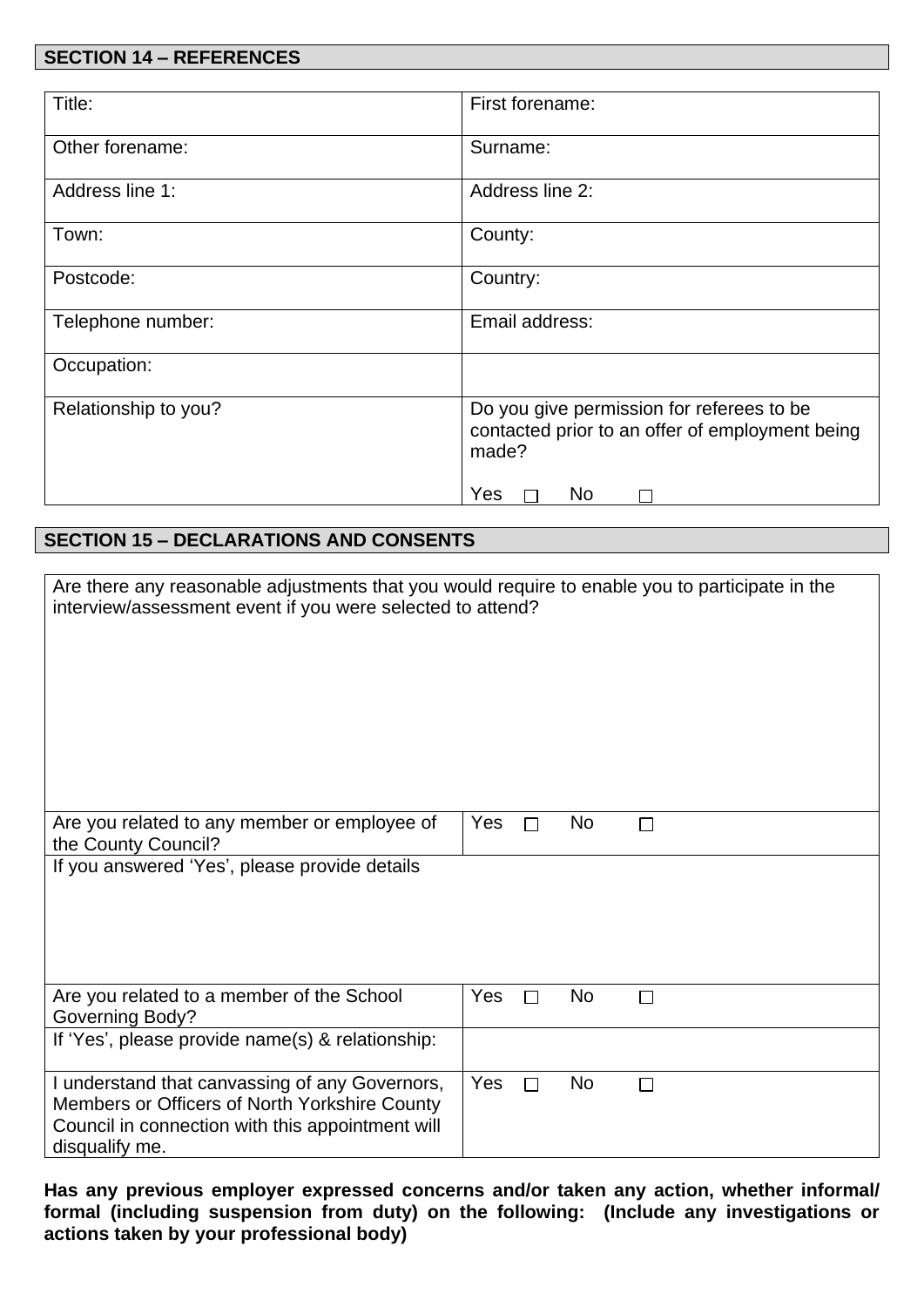| <b>Capability or work performance</b>                                                                | Yes   |   | No        |              |  |  |
|------------------------------------------------------------------------------------------------------|-------|---|-----------|--------------|--|--|
| Please provide details:                                                                              |       |   |           |              |  |  |
|                                                                                                      |       |   |           |              |  |  |
|                                                                                                      |       |   |           |              |  |  |
|                                                                                                      |       |   |           |              |  |  |
|                                                                                                      |       |   |           |              |  |  |
|                                                                                                      |       |   |           |              |  |  |
| <b>Disciplinary</b>                                                                                  | Yes   |   | <b>No</b> |              |  |  |
| Please provide details:                                                                              |       |   |           |              |  |  |
|                                                                                                      |       |   |           |              |  |  |
|                                                                                                      |       |   |           |              |  |  |
|                                                                                                      |       |   |           |              |  |  |
|                                                                                                      |       |   |           |              |  |  |
| You are only required to declare live disciplinary sanctions unless they relate to safeguarding (see |       |   |           |              |  |  |
| below)                                                                                               |       |   |           |              |  |  |
| Safeguarding                                                                                         | Yes   |   | <b>No</b> |              |  |  |
| Please include details of any allegations which have been made against you and how these have        |       |   |           |              |  |  |
| been categorised. Any disciplinary sanctions relating to safeguarding must also be declared,         |       |   |           |              |  |  |
| including those which have expired for disciplinary purposes.                                        |       |   |           |              |  |  |
|                                                                                                      |       |   |           |              |  |  |
|                                                                                                      |       |   |           |              |  |  |
|                                                                                                      |       |   |           |              |  |  |
|                                                                                                      |       |   |           |              |  |  |
|                                                                                                      |       |   |           |              |  |  |
|                                                                                                      |       |   |           |              |  |  |
| Are there any dates when you would not be                                                            | Yes   | П | <b>No</b> | $\Box$       |  |  |
| available for interview in the near future?                                                          |       |   |           |              |  |  |
| Please provide details:                                                                              |       |   |           |              |  |  |
|                                                                                                      |       |   |           |              |  |  |
|                                                                                                      |       |   |           |              |  |  |
|                                                                                                      |       |   |           |              |  |  |
|                                                                                                      |       |   |           |              |  |  |
|                                                                                                      |       |   |           |              |  |  |
| Please state the date on which you could take                                                        |       |   |           |              |  |  |
| up duty if appointed                                                                                 |       |   |           |              |  |  |
| Do you hold a current driving licence?                                                               | Yes   |   | <b>No</b> |              |  |  |
| Driving licence number                                                                               |       |   |           |              |  |  |
| Driving licence type                                                                                 | Paper |   | Photo     |              |  |  |
| Date valid from (DD/MM/YY)                                                                           |       |   |           |              |  |  |
| <b>Issue Country</b>                                                                                 |       |   |           |              |  |  |
| What type of licence is it? (eg full, provisional,                                                   |       |   |           |              |  |  |
| HGV, PSV)                                                                                            |       |   |           |              |  |  |
| Do you have use of a car?                                                                            | Yes   |   | <b>No</b> | $\mathsf{L}$ |  |  |
| I declare that the information contained in this                                                     | Yes   |   | <b>No</b> | $\Box$       |  |  |
| application form is correct and understand that                                                      |       |   |           |              |  |  |
| the school/Council will request to see proof of                                                      |       |   |           |              |  |  |
| qualifications at the time of interview.                                                             |       |   |           |              |  |  |
| I consent to the school and North Yorkshire                                                          | Yes   | П | <b>No</b> | $\Box$       |  |  |
| County Council recording and processing the                                                          |       |   |           |              |  |  |
| information detailed in this application. North                                                      |       |   |           |              |  |  |
|                                                                                                      |       |   |           |              |  |  |
| Yorkshire County Council will comply with their                                                      |       |   |           |              |  |  |
| obligation under the Data Protection Act 2018.                                                       |       |   |           |              |  |  |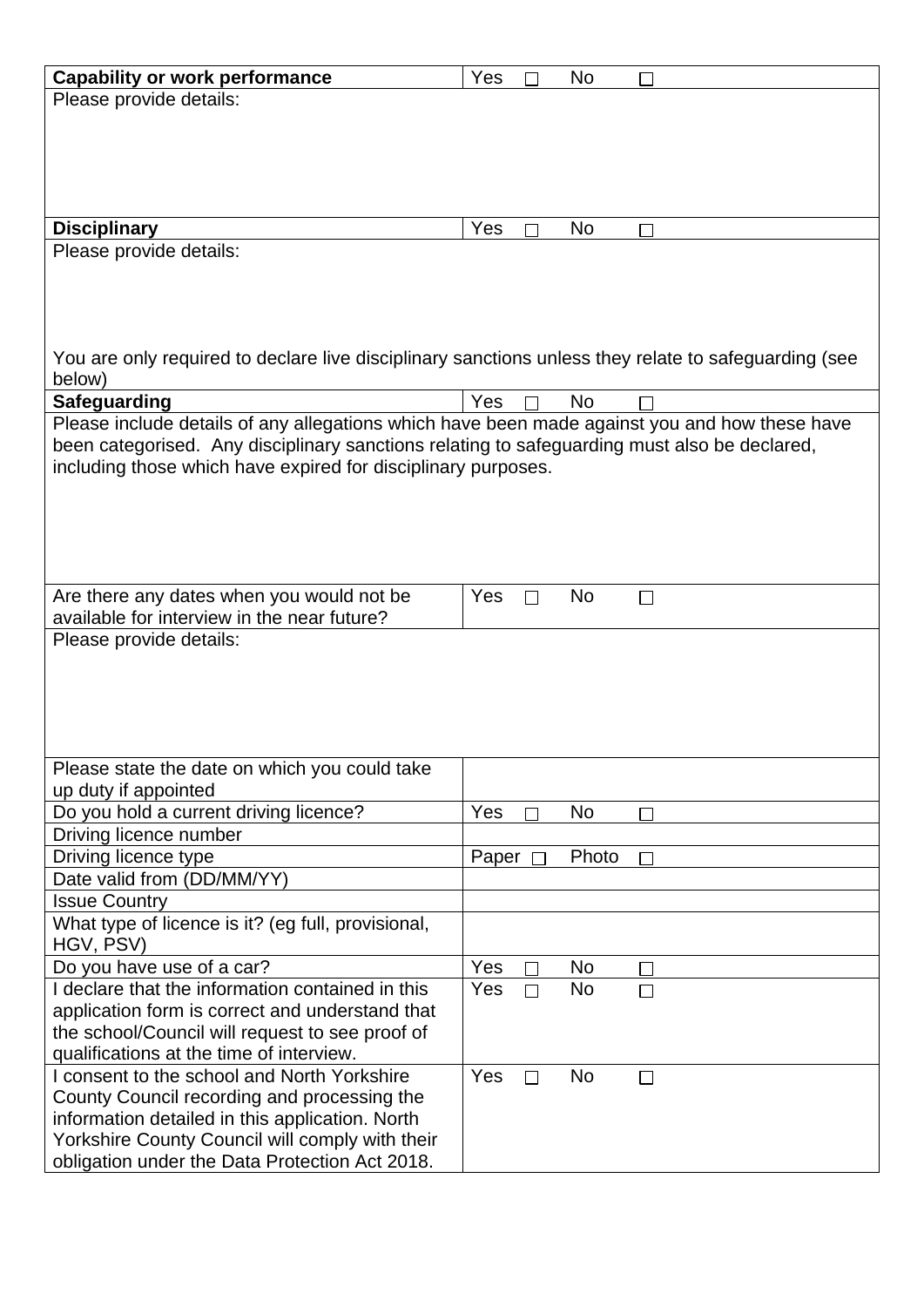**Please ensure that you have read carefully the job description and person specification for the role that you are applying for. In this section you are required to detail how your knowledge, skills and experience evidence that you meet the requirements for this post as detailed in the person specification and advertisement. Shortlisting and appointment to this post will be based on your ability to meet these requirements.**

**If you submit this form via email you are declaring that the information stated is true and accurate.**

**I confirm that the information that I have provided in support of this application is complete and true and understand that knowingly to make a false statement for this purpose will be judged as serious misconduct, which may result in dismissal, or may be a criminal offence.**

**Signature: ………………………………………………………...Dated:…………………………...**

**Please return all completed applications to the school address**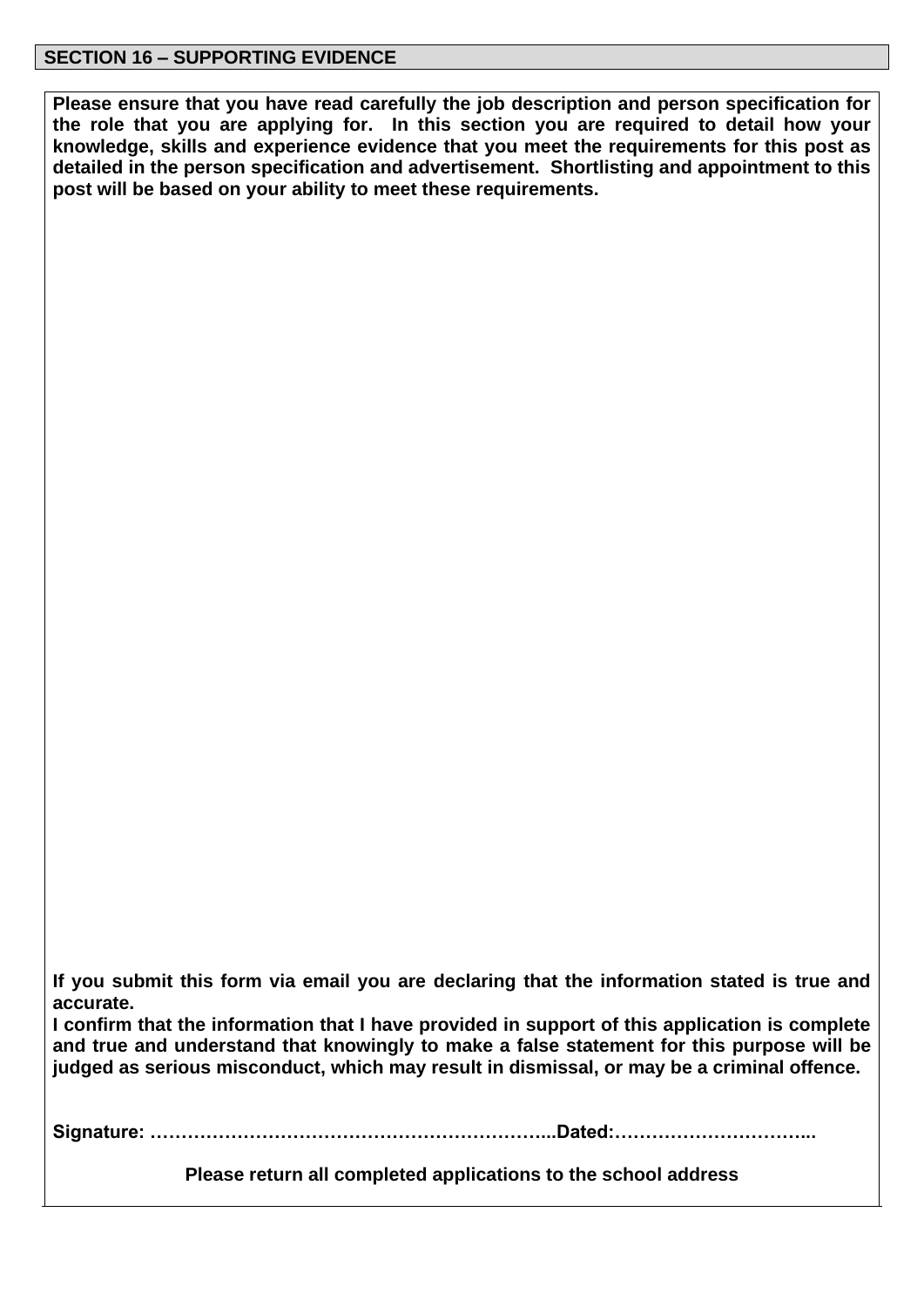## **SECTION 17 – EQUAL OPPORTUNITIES MONITORING**

**North Yorkshire County Council is committed to equality in employment. The Council's aim is to ensure equality for all existing and prospective employees. In line with this North Yorkshire County Council are required to publish work force data.**

**In order to assist the Council with this aim please provide the information below in monitoring recruitment procedures for which your co-operation would be appreciated.** 

**The information will not form part of our short listing, and will be separated from your application form upon receipt. The information provided will be used for statistical and monitoring purposes and to help us to develop our policies and practice and will be treated confidentially and be subject to the provisions under the current Equality Legislation and Data Protection Act.**

| Applicant name                                                                            |                                                  |                                                     |  |  |  |
|-------------------------------------------------------------------------------------------|--------------------------------------------------|-----------------------------------------------------|--|--|--|
| Post applied for                                                                          |                                                  |                                                     |  |  |  |
| Closing date                                                                              |                                                  |                                                     |  |  |  |
| Gender                                                                                    |                                                  | Male $\Box$ Female $\Box$                           |  |  |  |
|                                                                                           |                                                  | Prefer not to disclose                              |  |  |  |
| Please note: the categories below are taken from the 2001 Census. The Council is required |                                                  |                                                     |  |  |  |
|                                                                                           | to use this format for its monitoring exercises. |                                                     |  |  |  |
| What is your ethnic group?                                                                |                                                  | White British $\Box$ White Irish $\Box$             |  |  |  |
|                                                                                           |                                                  | White Other $\Box$<br>Mixed: White and Black $\Box$ |  |  |  |
|                                                                                           |                                                  | Mixed: White and Black African $\Box$               |  |  |  |
|                                                                                           |                                                  | Mixed: White and Asian $\Box$                       |  |  |  |
|                                                                                           |                                                  | Asian or Asian British $\Box$                       |  |  |  |
|                                                                                           |                                                  | Asian or Asian British: Indian $\Box$               |  |  |  |
|                                                                                           |                                                  | Asian or Asian British: Pakistani □                 |  |  |  |
|                                                                                           |                                                  | Asian or Asian British: Bangladeshi □               |  |  |  |
|                                                                                           |                                                  | Asian or Asian British: Other Asian □               |  |  |  |
|                                                                                           |                                                  | Black or Black British: Caribbean □                 |  |  |  |
|                                                                                           |                                                  | Black or Black British: African $\Box$              |  |  |  |
|                                                                                           |                                                  | Black or Black British: Other Black $\Box$          |  |  |  |
|                                                                                           |                                                  | Chinese or Other Ethnic Group □                     |  |  |  |
|                                                                                           |                                                  | Other $\square$                                     |  |  |  |
| Please specify                                                                            |                                                  |                                                     |  |  |  |
|                                                                                           | Do you consider yourself to have a disability as | Yes<br><b>No</b>                                    |  |  |  |
| described by the Equality Act 2010?                                                       |                                                  |                                                     |  |  |  |
| Date of birth*                                                                            |                                                  |                                                     |  |  |  |

**\*** For successful candidates only, this information will be used as part of pre-employment vetting checks to assist in the confirmation of identify.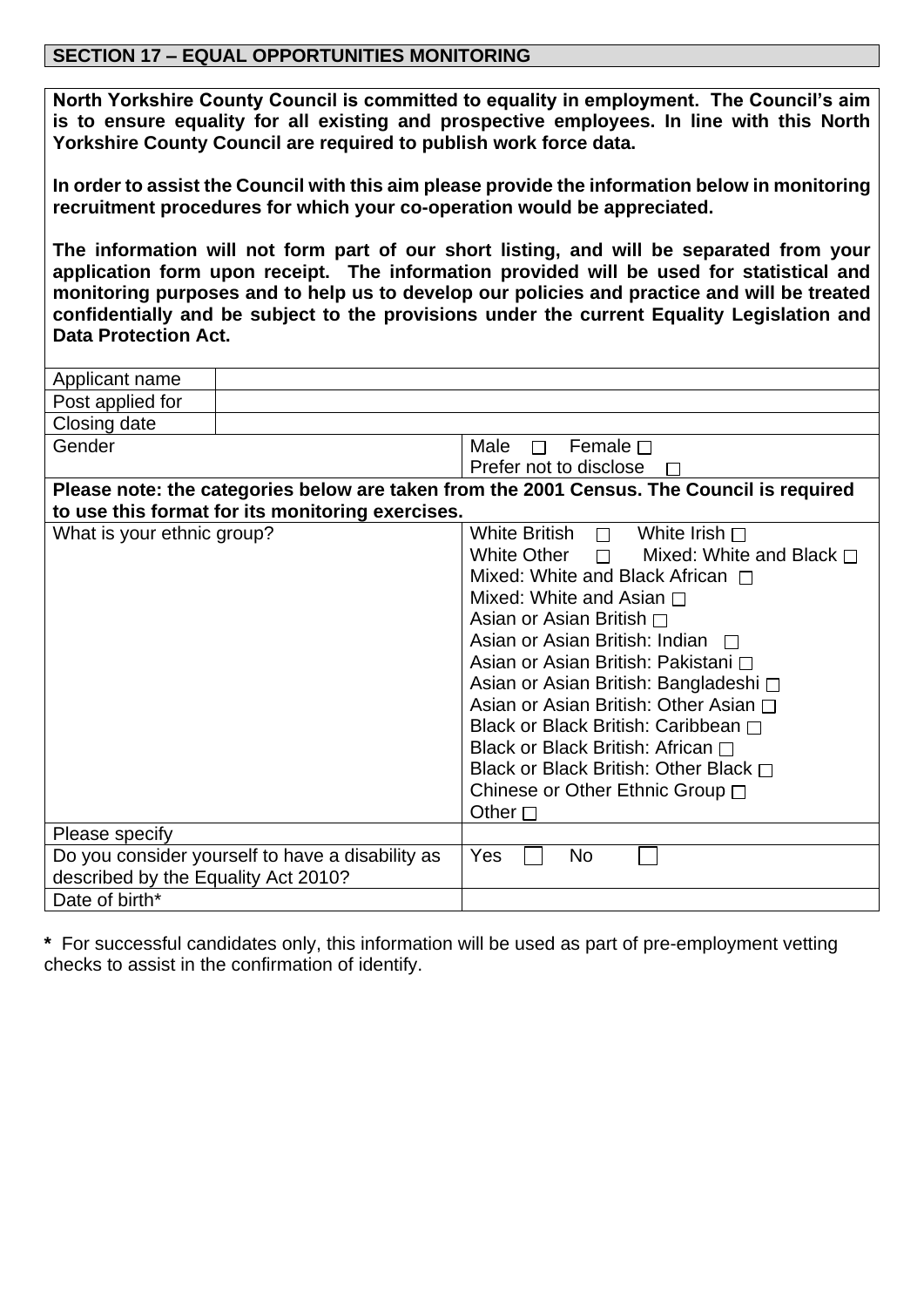## **APPLYING FOR A JOB WITH NORTH YORKSHIRE COUNTY COUNCIL**

## **IMPORTANT ADVICE ON COMPLETING THIS APPLICATION**

Your application form plays an important part in your selection. Please ensure you address all the essential requirements listed in the specifications. The following advice should help you to complete the application form as effectively as possible.

#### **Data Protection**

The information that you state on this application form will be used by the school and the Council to consider you for a job vacancy. To find out about how we use your personal data for the purposes of recruitment please see our Privacy Notice at [www.northyorks.gov.uk/working-us.](http://www.northyorks.gov.uk/working-us)

#### **Rehabilitation of Offenders**

The post you are applying for requires you to have an enhanced Disclosure and Barring Service criminal records check for work with children, with a barred list check if you work in regulated activity. This check for disclosure of criminal history will include spent convictions, pending prosecutions / current court proceeding and police enquiries.

Should you be shortlisted, you will be asked to disclose full details of your criminal history prior to your interview. This information may be discussed with you at your interview in order to assess job related risks, but we emphasise that your application will be considered on merit and ability and you will not be discriminated against unfairly. Failure to disclose this information will result in any offer of employment being withdrawn.

Please also see the policy statement on the Recruitment of Ex-offenders below.

#### **Information in Support of your Application**

Every post advertised is supported by a full person specification. The specification lists all the essential skills, experience and qualifications which are necessary for the job and the criteria against which you will be assessed, both through your application form and at interview.

As part of the application process, you may have been asked to demonstrate within this application form how you meet some or all of the criteria or key competencies outlined in the person specification. Rather than simply repeating your career history, look at the skills and experience required by the job and provide evidence that you possess them by giving **specific and detailed examples** which include a focus on outcomes and on your own contribution to the scenario. Try to use different and varied examples wherever possible.

When completing these sections, do not forget the skills and experience you have gained outside fulltime work. Outlining your previous work experience or other responsibilities may help you to uncover skills which you have taken for granted and which are clear signs of your ability to do the job.

#### **Canvassing**

You must not try to influence an elected Council Member, any council employee or a member of the school governing body, to act in your favour, as this will disqualify you. If you are related to a Councillor, a Council employee or a governor you must indicate this in the relevant section of the application form.